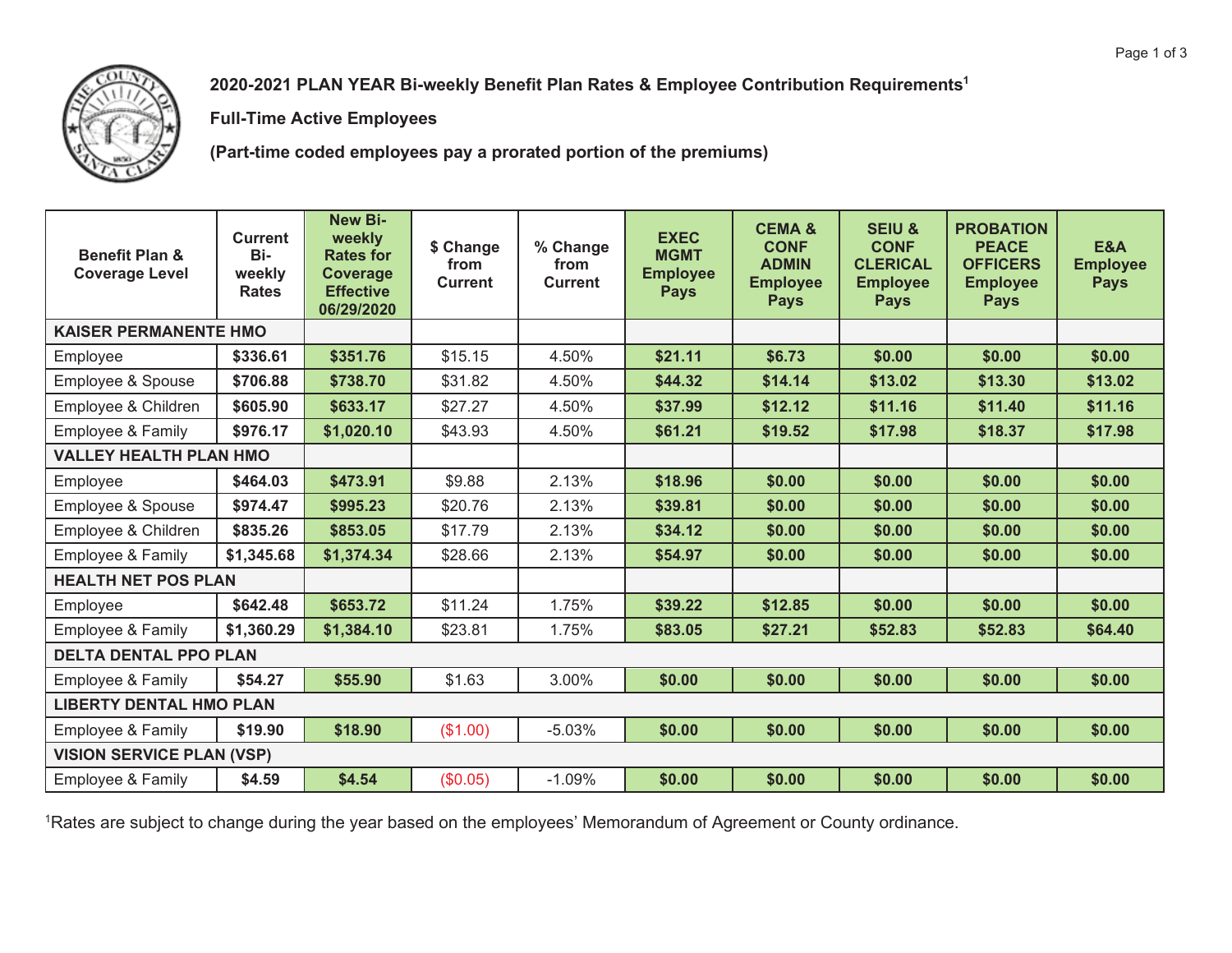

**2020-2021 PLAN YEAR Bi-weekly Benefit Plan Rates & Employee Contribution Requirements1**

**Full-Time Active Employees** 

**(Part-time coded employees pay a prorated portion of the premiums)** 

| <b>Benefit Plan &amp;</b><br><b>Coverage Level</b> | <b>Current</b><br>Bi-<br>weekly<br><b>Rates</b> | New Bi-<br>weekly<br><b>Rates for</b><br><b>Coverage</b><br><b>Effective</b><br>06/29/2020 | \$ Change<br>from<br><b>Current</b> | % Change<br>from<br><b>Current</b> | <b>CORRECTIONAL</b><br><b>PEACE</b><br><b>OFFICERS</b><br><b>Employee Pays</b> | <b>PARK</b><br><b>RANGERS</b><br><b>Employee</b><br><b>Pays</b> | <b>DSA &amp; GAA</b><br><b>Employee</b><br><b>Pays</b> | <b>CCAA</b><br><b>Employee</b><br><b>Pays</b> | <b>ESC</b><br><b>Employee</b><br><b>Pays</b> |
|----------------------------------------------------|-------------------------------------------------|--------------------------------------------------------------------------------------------|-------------------------------------|------------------------------------|--------------------------------------------------------------------------------|-----------------------------------------------------------------|--------------------------------------------------------|-----------------------------------------------|----------------------------------------------|
| <b>KAISER PERMANENTE HMO</b>                       |                                                 |                                                                                            |                                     |                                    |                                                                                |                                                                 |                                                        |                                               |                                              |
| Employee                                           | \$336.61                                        | \$351.76                                                                                   | \$15.15                             | 4.50%                              | \$0.00                                                                         | \$0.00                                                          | \$0.00                                                 | \$0.00                                        | \$6.73                                       |
| Employee & Spouse                                  | \$706.88                                        | \$738.70                                                                                   | \$31.82                             | 4.50%                              | \$13.75                                                                        | \$0.00                                                          | \$24.19                                                | \$24.19                                       | \$14.14                                      |
| Employee & Children                                | \$605.90                                        | \$633.17                                                                                   | \$27.27                             | 4.50%                              | \$11.79                                                                        | \$0.00                                                          | \$20.73                                                | \$20.73                                       | \$12.12                                      |
| Employee & Family                                  | \$976.17                                        | \$1,020.10                                                                                 | \$43.93                             | 4.50%                              | \$18.99                                                                        | \$0.00                                                          | \$33.40                                                | \$33.40                                       | \$19.52                                      |
| <b>VALLEY HEALTH PLAN HMO</b>                      |                                                 |                                                                                            |                                     |                                    |                                                                                |                                                                 |                                                        |                                               |                                              |
| Employee                                           | \$464.03                                        | \$473.91                                                                                   | \$9.88                              | 2.13%                              | \$0.00                                                                         | \$0.00                                                          | \$0.00                                                 | \$0.00                                        | \$0.00                                       |
| <b>Employee &amp; Spouse</b>                       | \$974.47                                        | \$995.23                                                                                   | \$20.76                             | 2.13%                              | \$0.00                                                                         | \$13.52                                                         | \$0.00                                                 | \$0.00                                        | \$0.00                                       |
| Employee & Children                                | \$835.26                                        | \$853.05                                                                                   | \$17.79                             | 2.13%                              | \$0.00                                                                         | \$11.59                                                         | \$0.00                                                 | \$0.00                                        | \$0.00                                       |
| Employee & Family                                  | \$1,345.68                                      | \$1,374.34                                                                                 | \$28.66                             | 2.13%                              | \$0.00                                                                         | \$18.67                                                         | \$0.00                                                 | \$0.00                                        | \$0.00                                       |
| <b>HEALTH NET POS PLAN</b>                         |                                                 |                                                                                            |                                     |                                    |                                                                                |                                                                 |                                                        |                                               |                                              |
| Employee                                           | \$642.48                                        | \$653.72                                                                                   | \$11.24                             | 1.75%                              | \$0.00                                                                         | \$0.00                                                          | \$0.00                                                 | \$0.00                                        | \$12.85                                      |
| Employee & Family                                  | \$1,360.29                                      | \$1,384.10                                                                                 | \$23.81                             | 1.75%                              | \$64.40                                                                        | \$74.94                                                         | \$85.28                                                | \$85.28                                       | \$27.21                                      |
| <b>DELTA DENTAL PPO PLAN</b>                       |                                                 |                                                                                            |                                     |                                    |                                                                                |                                                                 |                                                        |                                               |                                              |
| Employee & Family                                  | \$54.27                                         | \$55.90                                                                                    | \$1.63                              | 3.00%                              | \$0.00                                                                         | \$0.00                                                          | \$0.00                                                 | \$0.00                                        | \$0.00                                       |
| <b>LIBERTY DENTAL HMO PLAN</b>                     |                                                 |                                                                                            |                                     |                                    |                                                                                |                                                                 |                                                        |                                               |                                              |
| Employee & Family                                  | \$19.90                                         | \$18.90                                                                                    | (\$1.00)                            | $-5.03%$                           | \$0.00                                                                         | \$0.00                                                          | \$0.00                                                 | \$0.00                                        | \$0.00                                       |
| <b>VISION SERVICE PLAN (VSP)</b>                   |                                                 |                                                                                            |                                     |                                    |                                                                                |                                                                 |                                                        |                                               |                                              |
| <b>Employee &amp; Family</b>                       | \$4.59                                          | \$4.54                                                                                     | (\$0.05)                            | $-1.09%$                           | \$0.00                                                                         | \$0.00                                                          | \$0.00                                                 | \$0.00                                        | \$0.00                                       |

<sup>1</sup>Rates are subject to change during the year based on the employees' Memorandum of Agreement or County ordinance.